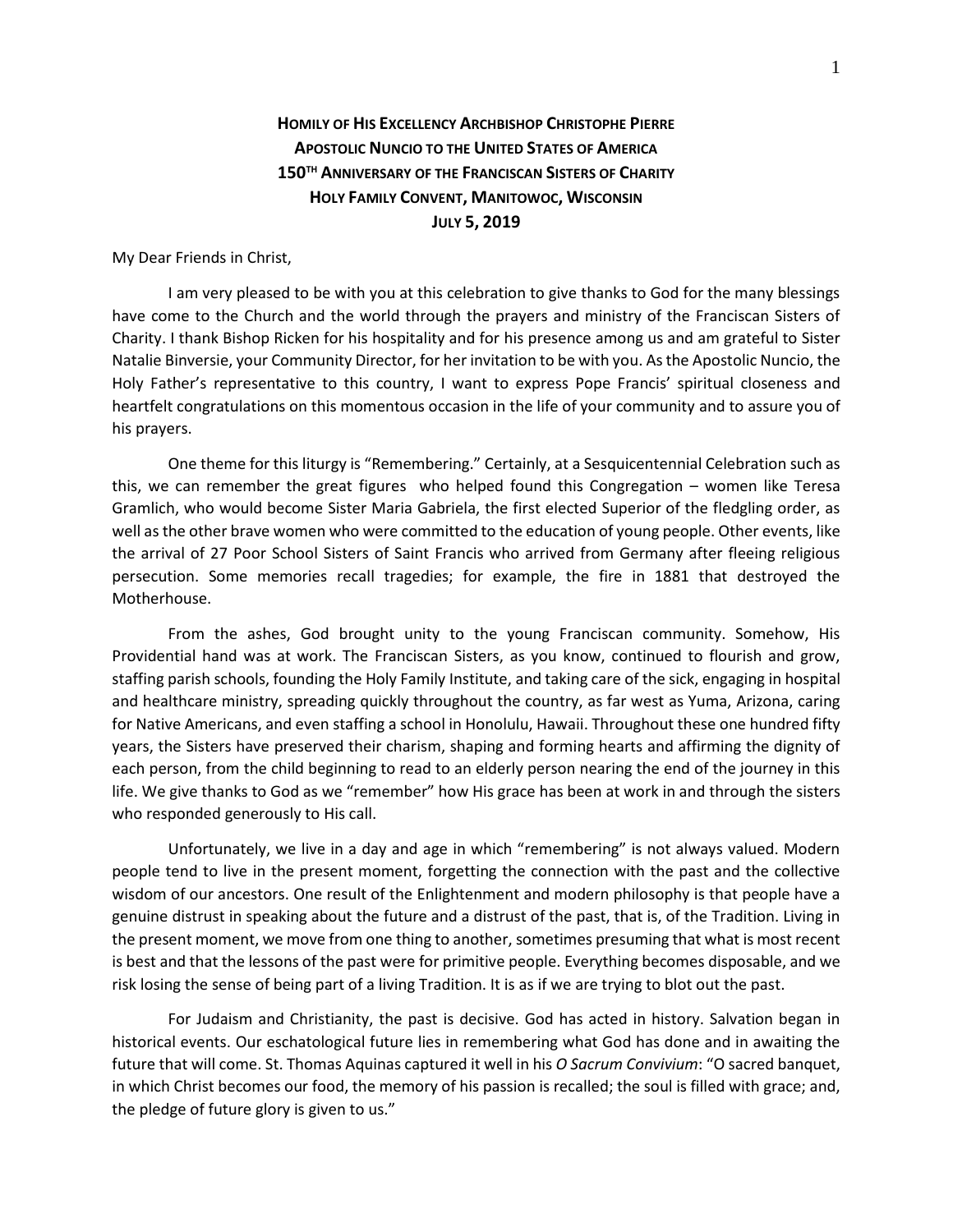The Eucharist, which we are celebrating, is the sacrament of memory. It is a memorial that recalls the history of grace – what God has done – in Christ. It preserves the charity of God and the love that He has for each of us. It is a memorial (*anamnesis*). Jesus commands: *Do this in memory of me*. Yet, it is not a simple remembrance or repetition but the celebration and remembrance of a mystery that makes present the saving sacrifice of Calvary in an unbloody manner.

*Do this in memory of me*. The command of our Lord at the Last Supper can be connected with the words we heard from Saint Paul in the letter to the Colossians. *Whatever you do, in word or in deed, do everything in the name of the Lord Jesus, giving thanks to God the Father through Him.* The word *eucharist* means thanksgiving. In addition to offering sacrifice, we give thanks to God for His blessings and guidance, as we intercede for the living and the dead.

Moreover, the Holy Eucharist is not merely something to be received. In receiving Him, we can be transformed to live in a manner consistent with the Mystery received. The Eucharist helps us to remember the commandment to love: *This is my commandment: love one another as I love you. No one has greater love than this, to lay down one's life for one's friends.* The Lord Jesus can heal us, enlivening our faith, so we practice more fervently those virtues outlined by Saint Paul: *heartfelt compassion, kindness, humility, gentleness, and patience*.

"Remembering" what God has done for us can fill our hearts with gratitude and spur us on to continue to minister with zeal. However, sometimes (and this is true in community life) we remember hurts and disappointments. We hold grudges and carry grievances, which gradually grow heavier with time. It is then that we must also remember how the Lord has forgiven us. Saint Paul reminds us that we need to bear with one another, forgiving one another, adding *as the Lord has forgiven you, so must you also do*. We must remember the Lord's mercy toward us and having received mercy, share it with others – including our students, our patients, and our sisters in community. Yes, remembering the "mercies" of the Lord is essential if we are to build a culture of mercy, as the Holy Father desires.

The model of discipleship is the Blessed Virgin Mary. Mary is the woman of the memory. In her were joined the graces and hopes of the people of Israel. Through her Son, all that was prophesied was fulfilled. Rooted in the history and faith of her people, she does not believe only because God has a unique, personal relationship with her; rather, she believes as one who belongs to a people whom God has chosen as his own. Her *Magnificat* captures the fact that her faith is directed toward the God of her fathers. There Mary preserves the memory of the great works of God in the past and foresees the future works of Divine Mercy and blessing for future generations.

Mary is the living memory of the Church. She teaches the Church about the need and duty to tell others about the love God has for them. The Church has a role in communicating the story of salvation history, while giving prophetic witness, thanksgiving and praise to God. Her (and your) response will motivate others to also give witness and to encourage trust and hope in God. We learn from Mary how to cultivate the memory of the things of God, recalling His covenants, especially the New Covenant, sealed in the Blood of Jesus. By telling the story of salvation history, the Church can provide society and culture with a way of recovering its lost unity.

My Sisters, you also need to tell your story: the story of how God called you to belong to Him and to belong to *this* community, which for the last one hundred and fifty years has given faithful witness to God, who is to be loved above all else. While remembering the past, your life of the evangelical counsels